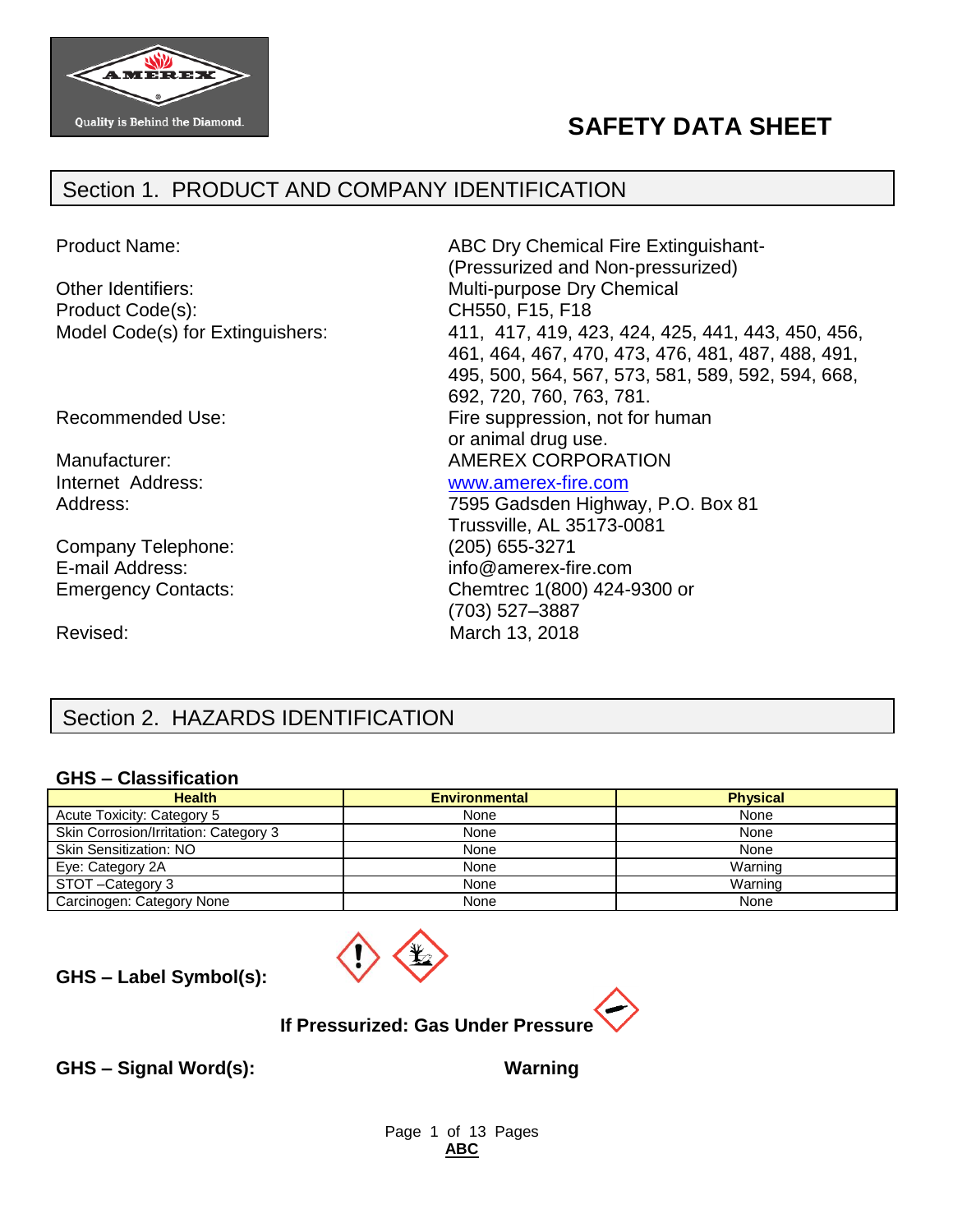**Other Hazards Not Resulting in Classification:** Mica may contain small quantities of quartz (crystalline silica). Prolonged exposure to respirable crystalline silica dust at concentrations exceeding the occupational exposure limits may increase the risk of developing a disabling lung disease known as silicosis. IARC found limited evidence for pulmonary carcinogenicity of crystalline silica in humans. In the case of normal use of this product, exposure to silica should be nil.

The attapulgite clay used in this product has a fiber length of less than 5um; therefore, the clay is not considered to be carcinogenic to animals or humans.

| <b>GHS Hazard</b>     | <b>GHS Codes(s)</b> | <b>Code Phrase(s)</b>                                                                  |
|-----------------------|---------------------|----------------------------------------------------------------------------------------|
| <b>Physical</b>       | H <sub>229</sub>    | *- Contents under pressure; may explode if heated.                                     |
| <b>Health</b>         | H303                | May be harmful if swallowed.                                                           |
|                       | 315                 | Causes skin irritation.                                                                |
|                       | 319                 | Causes serious eye irritation.                                                         |
|                       | 335                 | May cause respiratory irritation.                                                      |
| Environmental         | 411                 | Toxic to aquatic life with long-lasting effects.                                       |
| <b>Precautionary:</b> |                     |                                                                                        |
| General               | P <sub>101</sub>    | If medical advice is needed, have product container or label at hand.                  |
| Prevention            | P <sub>251</sub>    | Do not pierce or burn, even after use.                                                 |
|                       | 261                 | Avoid breathing dust/fumes/gas/mist/vapours/spray.                                     |
|                       | 264                 | Wash exposed skin thoroughly after handling.                                           |
|                       | 270                 | Do not eat, drink or smoke when using this product.                                    |
|                       | 273                 | Avoid release to the environment.                                                      |
|                       | 280                 | Wear protective gloves/protective clothing/eye protection/face protection.             |
| Response              | P312                | Call a doctor if you feel unwell.                                                      |
|                       | 321                 | Specific treatment (see Section 4. First Aid Measures)                                 |
|                       | 362                 | Take off contaminated clothing.                                                        |
|                       | 391                 | Collect spillage.                                                                      |
|                       | $301 + 312$         | IF SWALLOWED: Call a doctor if you feel unwell.                                        |
|                       | $302 + 352$         | IF ON SKIN: Wash with plenty of water.                                                 |
|                       | $304 + 340$         | IF INHALED, remove person to fresh air and keep comfortable for breathing.             |
|                       | 305+351+338         | IF IN EYES: Rinse cautiously with water for several minutes. Remove contact lenses if  |
|                       |                     | present and easy to do - continue rinsing.                                             |
|                       | $342 + 311$         | If experiencing respiratory symptoms: Call a doctor.                                   |
|                       | $332 + 313$         | If skin irritation occurs: Get medical advice/attention.                               |
|                       | $337 + 313$         | If eye irritation persist get medical advice/attention.                                |
| Storage               | $410+403$           | *- Protect from sunlight. Store in well-ventilated place                               |
| Disposal              | P501                | Dispose of contents through a licensed disposal company. Contaminated container should |
|                       |                     | be disposed of as unused product.                                                      |

#### **GHS – Hazard Phrases**

\*- If under pressure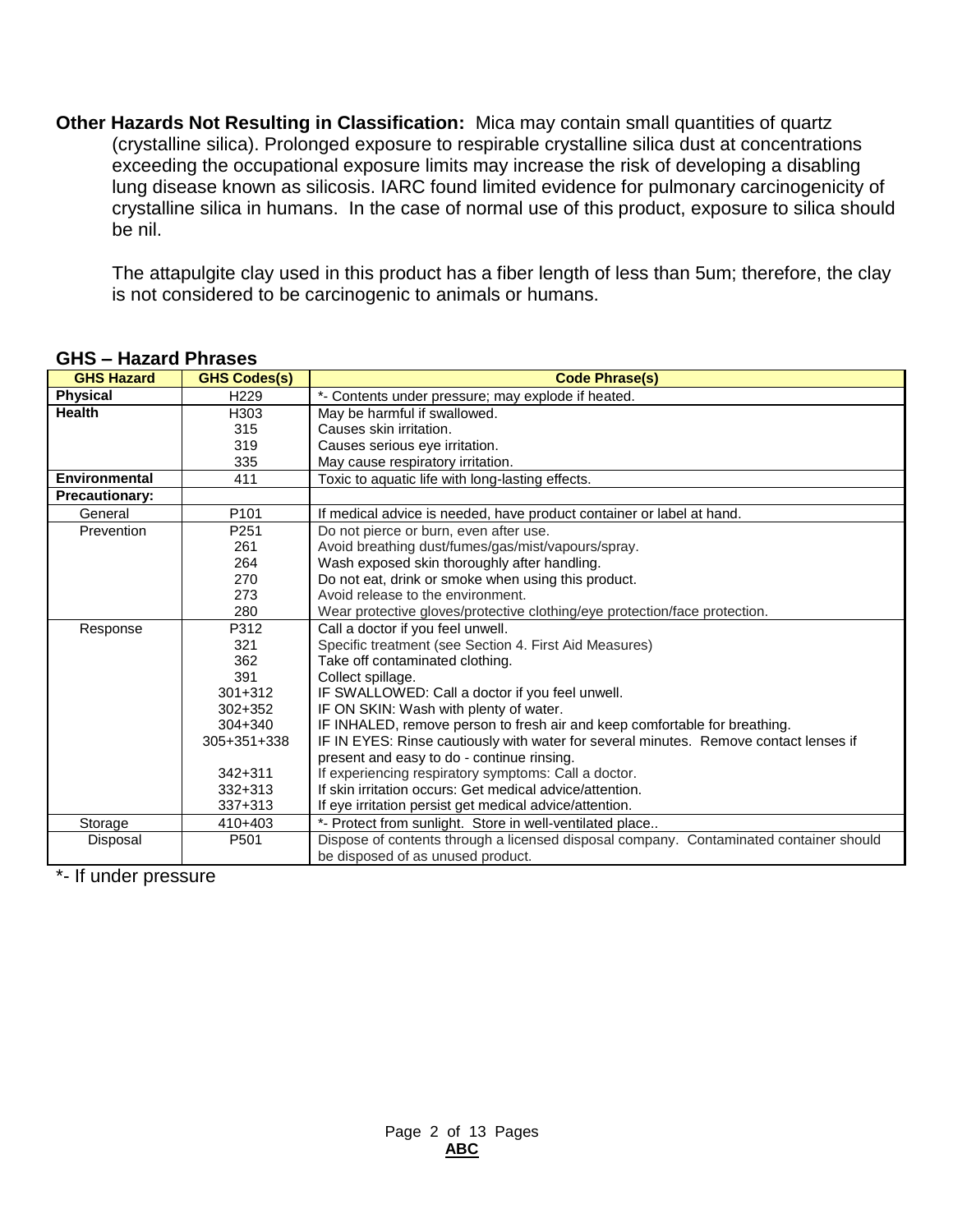# Section 3. COMPOSITION/INFORMATION ON INGREDIENTS

| <b>Chemical Name</b>              | EC No.    | <b>REACH Reg. No.</b> | CAS-No.    | Weight %  |
|-----------------------------------|-----------|-----------------------|------------|-----------|
| Mono-ammonium phosphate           | 231-764-5 | 01-2119488166-29      | 7722-76-1  | 50-77     |
| Ammonium sulfate                  | 231-984-1 | 01-2119455044-46      | 7783-20-2  | $15 - 45$ |
| Attapulgite clay                  | 601-805-5 | Not Available         | 12174-11-7 | $3-8$     |
| Mica-                             | 310-1276  | Not Available         | 12001-26-2 | $1 - 3$   |
| potassium aluminum silicate       |           |                       |            |           |
| Silicone oil                      | 613-152-3 | Not Available         | 63148-57-2 | ا>        |
| methyl hydrogen polysiloxane      |           |                       |            |           |
| Calcium carbonate                 | 207-439-9 | Not Available         | 1317-65-3  | ا>        |
| Amorphous silica                  | 231-545-4 | 01-2119379499-16-     | 7631-86-9  | ا>        |
| precipitated synthetic zeoliteghs |           | 0036                  |            |           |
| Yellow 14 pigment – diazo dye     | 226-789-3 | Not Available         | 5468-75-7  | <1        |

Adverse health effects and symptoms: Irritant to the respiratory system; Irritating to eyes and skin. Symptoms may include coughing, shortness of breath, and irritation of the lungs, eyes, and skin. Ingestion, although unlikely, may cause cramps, nausea and diarrhea.

# Section 4. FIRST AID MEASURES

| Eye Exposure:         | May cause irritation. Irrigate eyes with water and<br>repeat until pain free. Seek medical attention if<br>irritation develops, or if vision changes occur.                                                                                                                                                                                                                                                                                                                                                                                                             |
|-----------------------|-------------------------------------------------------------------------------------------------------------------------------------------------------------------------------------------------------------------------------------------------------------------------------------------------------------------------------------------------------------------------------------------------------------------------------------------------------------------------------------------------------------------------------------------------------------------------|
| <b>Skin Exposure:</b> | May cause skin irritation. In case of contact, wash<br>with plenty of soap and water. Seek medical attention<br>if irritation persists.                                                                                                                                                                                                                                                                                                                                                                                                                                 |
| Inhalation:           | May cause irritation, along with coughing. If<br>respiratory irritation or distress occurs, remove victim<br>to fresh air. Give oxygen and artificial respiration if<br>needed. Seek medical attention if irritation persists.                                                                                                                                                                                                                                                                                                                                          |
| Ingestion:            | Overdose symptoms may include numbness or<br>tingling in hands or feet, uneven heart rate, paralysis,<br>feeling faint, chest pain or heavy feeling, pain<br>spreading to the arm or shoulder, nausea, diarrhea,<br>sweating, general ill feeling, or seizure (convulsions).<br>If victim is conscious and alert, give 2-3 glasses of<br>water to drink. If conscious, do not induce vomiting.<br>Seek immediate medical attention. Do not leave<br>victim unattended. To prevent aspiration of<br>swallowed product, lay victim on side with head lower<br>than waist. |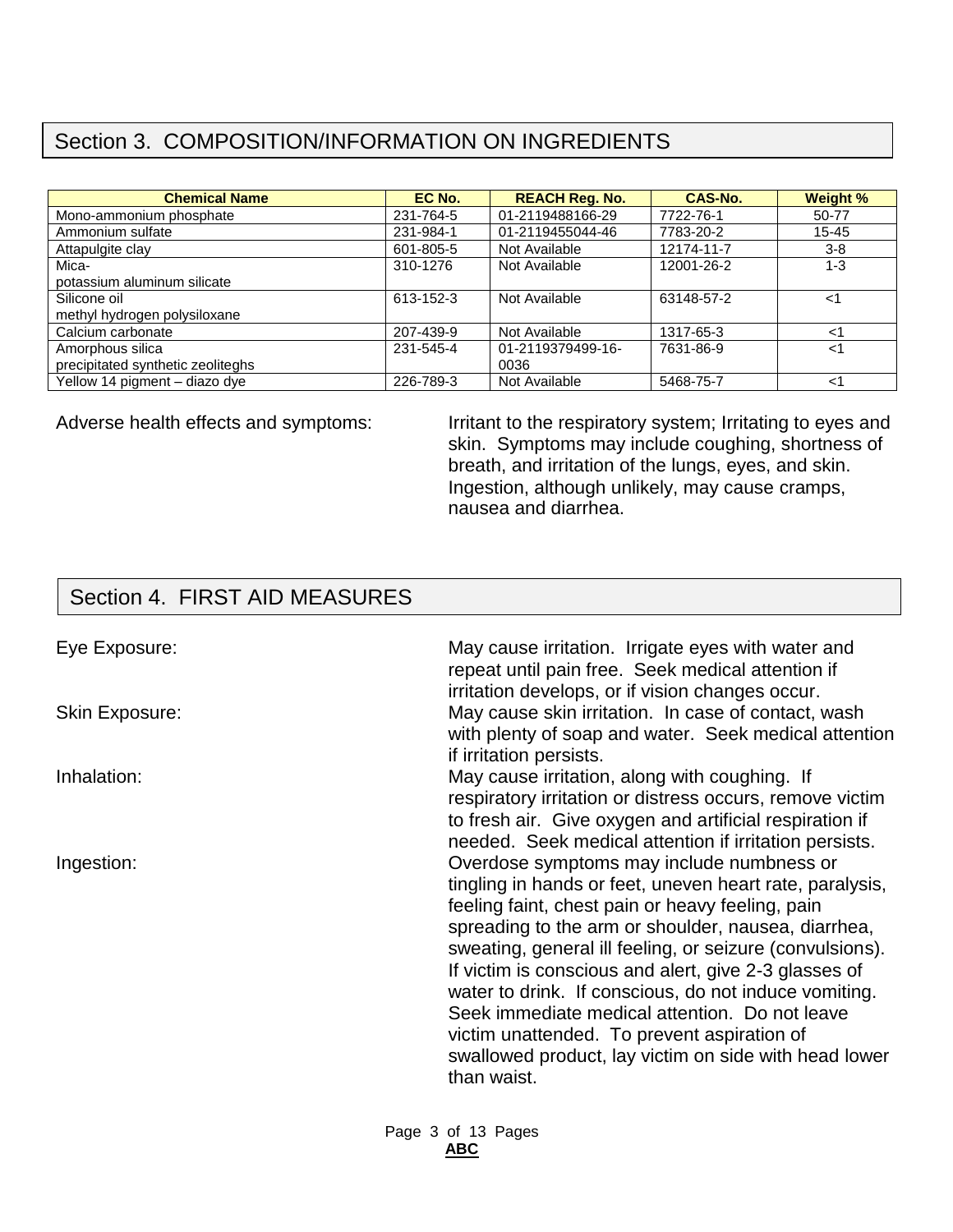Medical conditions possibly

aggravated by exposure: Inhalation of product may aggravate existing chronic respiratory problems such as asthma, emphysema, or bronchitis. Skin contact may aggravate existing skin disease. Chronic overexposure may cause pneumoconiosis ("dusty lung" disease).

# Section 5. FIRE-FIGHTING MEASURES

Flammable Properties: Not flammable Flash Point: Not determined

Hazardous Combustion Products: Carbon and sulfur oxides Explosion Data:

Sensitivity to Mechanical Impact: Not sensitive Sensitivity to Static Discharge: Not sensitive

Protective Equipment and

Suitable Extinguishing Media: Non-combustible. Use extinguishing media suitable for surrounding conditions.

Unusual fire/explosion hazards: In a fire this material may decompose, releasing toxic and irritating oxides of carbon, sulfur, potassium, ammonia and nitrogen (see Section 10).

Precautions for Firefighters: As in any fire, wear self-contained breathing apparatus in pressure-demand, NIOSH approved or equivalent and full protective gear.

## Section 6. ACCIDENTAL RELEASE MEASURES

| <b>Personal Precautions:</b>          | Avoid inhalation, and contact with skin, eyes, and<br>clothing.                                                                                                                                                                                          |
|---------------------------------------|----------------------------------------------------------------------------------------------------------------------------------------------------------------------------------------------------------------------------------------------------------|
| <b>Personal Protective Equipment:</b> | Minimum - safety glasses, gloves, and a dust<br>respirator.                                                                                                                                                                                              |
| <b>Emergency Procedures:</b>          | <b>NA</b>                                                                                                                                                                                                                                                |
| <b>Methods for Containment:</b>       | Prevent further leakage or spillage if safe to<br>do so.                                                                                                                                                                                                 |
| Methods for Clean Up:                 | Avoid dust formation. Clean up released material<br>using vacuum or wet sweep and shovel to minimize<br>generation of dust. Bag and transfer to properly<br>labeled containers. Ventilate area and wash spill site<br>after material pickup is complete. |
| <b>Environmental Precautions:</b>     | Prevent material from entering waterways.                                                                                                                                                                                                                |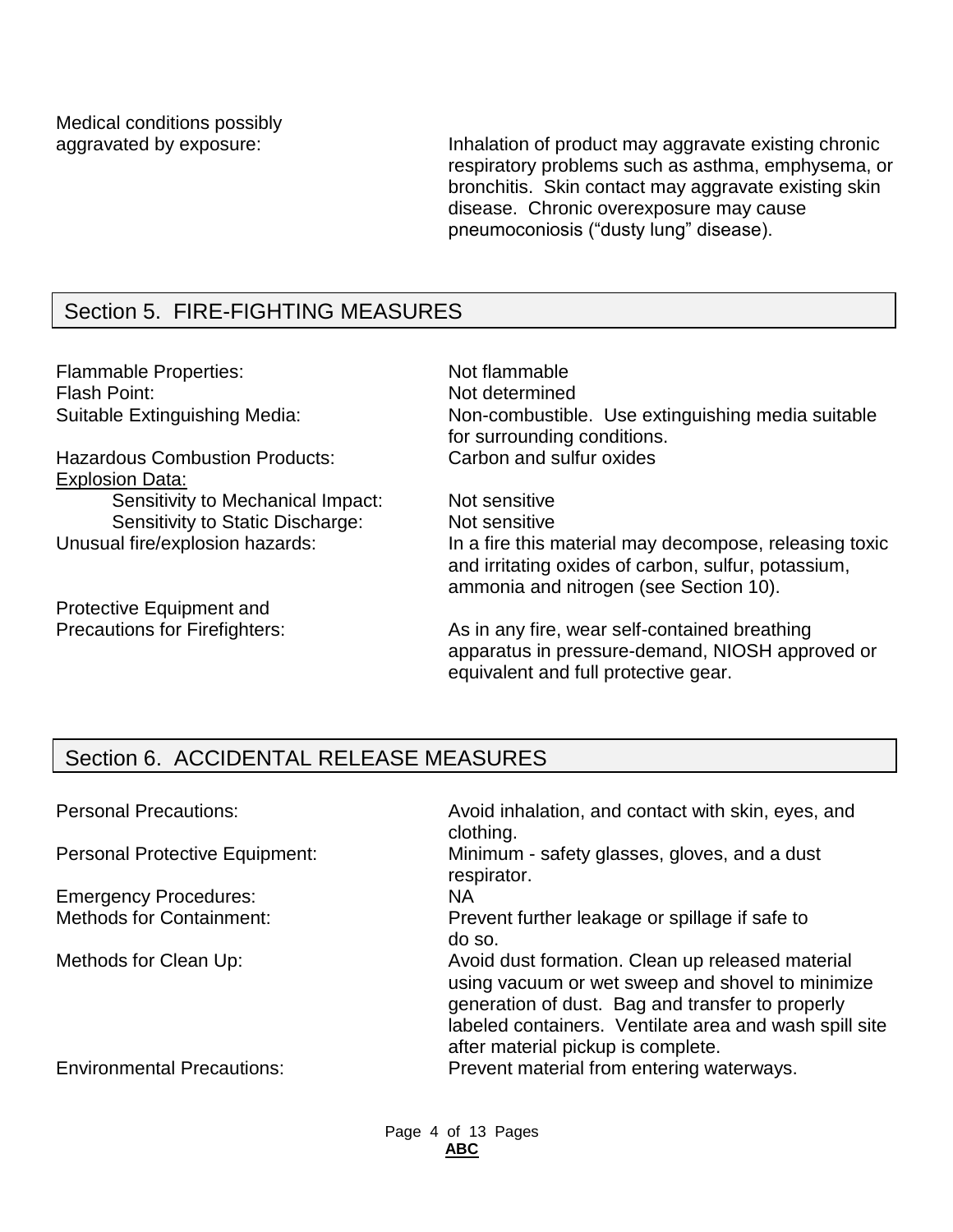Other: **If product is contaminated, use PPE and containment** appropriate to the nature of the most toxic chemical/material in the mixture.

## Section 7. HANDLING AND STORAGE

Personal Precautions: Use appropriate PPE when handling or maintaining equipment, and wash thoroughly after handling (see Section 8).

Conditions for Safe Storage/Handling: Keep product in original container or extinguisher. Contents may be under pressure – inspect extinguisher consistent with product labeling to ensure container integrity.

Incompatible Products: Do not mix with other extinguishing agents, particularly potassium bicarbonate and sodium bicarbonate. Incompatible with strong oxidizing agents and strong acids. Do not store in high humidity. Do not combine with chlorine compounds.

## Section 8. EXPOSURE CONTROLS/PERSONAL PROTECTION

| <b>Chemical Name</b>    | <b>OSHA PEL</b>         | <b>ACGIH TLV</b>                         | <b>DFG MAK *</b>                           | <b>EU BLV</b> |
|-------------------------|-------------------------|------------------------------------------|--------------------------------------------|---------------|
| Mono-ammonium           | PNOC**                  | <b>PNOC</b>                              | <b>PNOC</b>                                | <b>NA</b>     |
| phosphate               | Total dust, 15 mg/m $3$ | Total dust, 10 mg/m $3$                  | Total dust, 4 mg/m <sup>3</sup>            |               |
|                         | Respirable fraction, 5  | Respirable fraction, 3 mg/m <sup>3</sup> | Respirable fraction, 1.5 mg/m <sup>3</sup> |               |
|                         | mg/m <sup>3</sup>       |                                          |                                            |               |
| Ammonium Sulfate        | PNOC**                  | <b>PNOC</b>                              | <b>PNOC</b>                                | <b>NA</b>     |
|                         | Total dust, 15 mg/m $3$ | Total dust, 10 mg/m $3$                  | Total dust, 4 mg/m <sup>3</sup>            |               |
|                         | Respirable fraction, 5  | Respirable fraction, 3 mg/m <sup>3</sup> | Respirable fraction,                       |               |
|                         | mg/m <sup>3</sup>       |                                          | 1.5 mg/m <sup>3</sup>                      |               |
| Mica                    | 6 mg/m $3$              | $3$ mg/m $3$                             | N <sub>R</sub>                             | <b>NA</b>     |
| <b>Attapulgite Clay</b> | PNOC**                  | <b>PNOC</b>                              | <b>PNOC</b>                                |               |
|                         | Total dust, 15 mg/m $3$ | Total dust, 10 mg/m $3$                  | Total dust, 4 mg/m <sup>3</sup>            |               |
|                         | Respirable fraction, 5  | Respirable fraction, $3 \text{ mg/m}^3$  | Respirable fraction,                       |               |
|                         | mg/m <sup>3</sup>       |                                          | 1.5 mg/m <sup>3</sup>                      |               |
| Silicone oil            | $NR**$                  | <b>NR</b>                                | <b>NR</b>                                  | <b>NA</b>     |
|                         |                         |                                          |                                            |               |
| Calcium carbonate       | <b>PNOC</b>             | <b>PNOC</b>                              |                                            | <b>NA</b>     |
|                         | Total dust, 15 mg/m $3$ | Total dust, 10 mg/m <sup>3</sup>         |                                            |               |
|                         | Respirable fraction, 5  | Respirable fraction, $3 \text{ mg/m}^3$  |                                            |               |
|                         | mq/m <sup>3</sup>       |                                          |                                            |               |
| Amorphous silica        | 80 mg/m $3\%$ silica    | 10 mg/m $3$                              | 4 mg/m <sup>3</sup>                        | <b>NA</b>     |
| Yellow 14 pigment       | <b>NR</b>               | <b>NR</b>                                | <b>NR</b>                                  | <b>NA</b>     |

\*German regulatory limits \*\*PNOC = Particulates not otherwise classified (ACGIH) also known as Particulates not otherwise regulated (OSHA) \*\*\* NR = Not Regulated. All values are 8 hour time weighted average concentrations.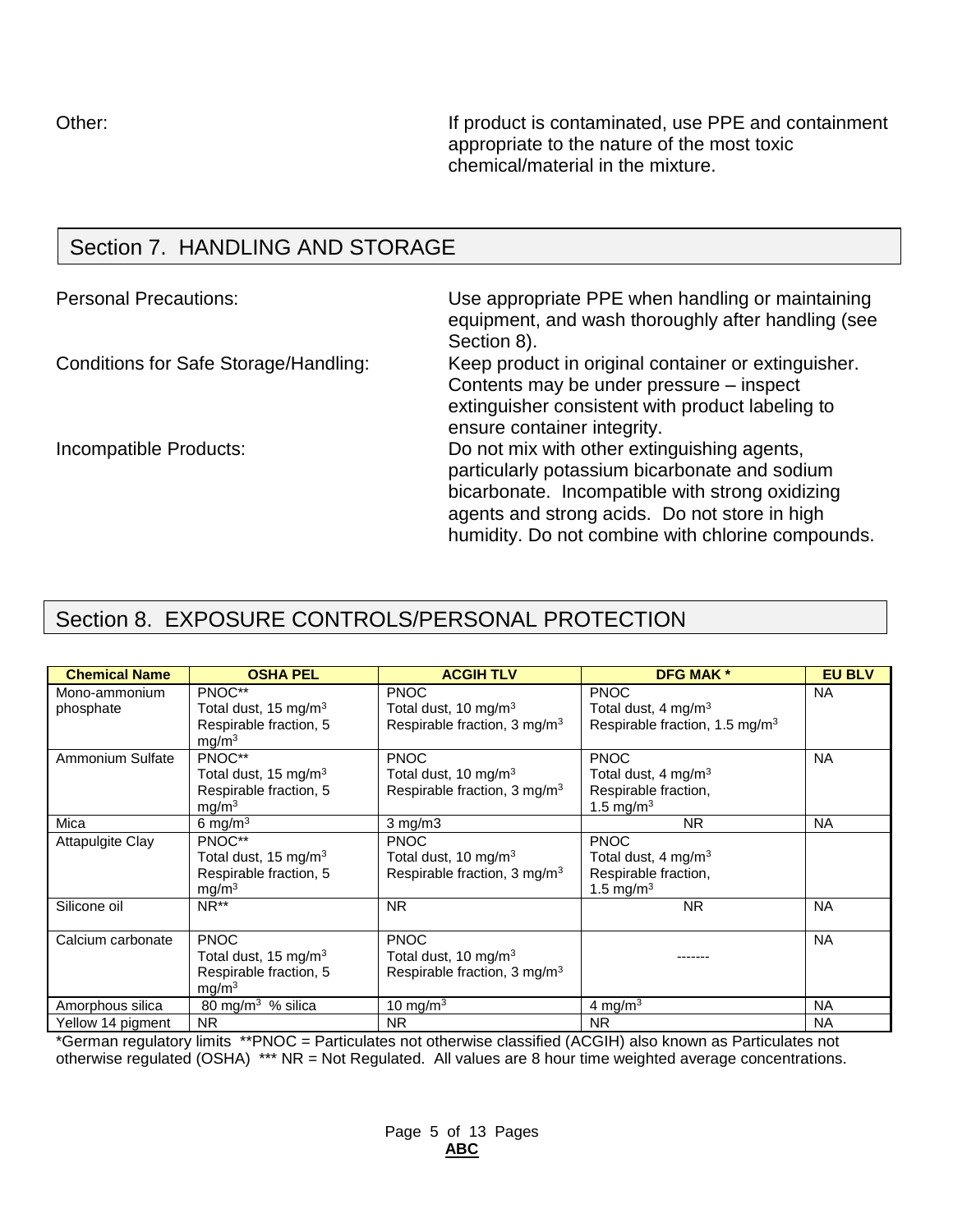#### Engineering Controls: Showers

Eyewash stations Ventilation systems

## Personal Protective Equipment – PPE Code E:

The need for respiratory protection is not probable during short-term exposure. PPE use during production process must be independently evaluated.







Eye/Face Protection: Tightly fitting safety goggles Skin and Body Protection: Wear protective gloves/coveralls Respiratory Protection: If exposure limits are exceeded or irritation is experienced, NIOSH approved respiratory protection should be worn. Use P100 respirators for limited exposure, use air-purifying respirator (APR) with high efficiency particulate air (HEPA) filters for prolonged exposure. Positive-pressure supplied air respirators may be required for high airborne contaminant concentrations. Respiratory protection must be provided in accordance with current safety and health requirements. The need for respiratory protection is not likely for short-term use in well ventilated areas. Hygiene Measures: Good personal hygiene practice is essential, such as avoiding food, tobacco products, or other hand-tomouth contact when handling. Wash thoroughly after handling.

# Section 9. PHYSICAL AND CHEMICAL PROPERTIES

Odor: Odorless Odor Threshold: No information available Decomposition Temperature <sup>o</sup>C: 100 - 120

Appearance: Light yellow powder, finely divided odorless solid Molecular Weight: NH4H2PO4: 115.03; (NH4)2SO4: 132.14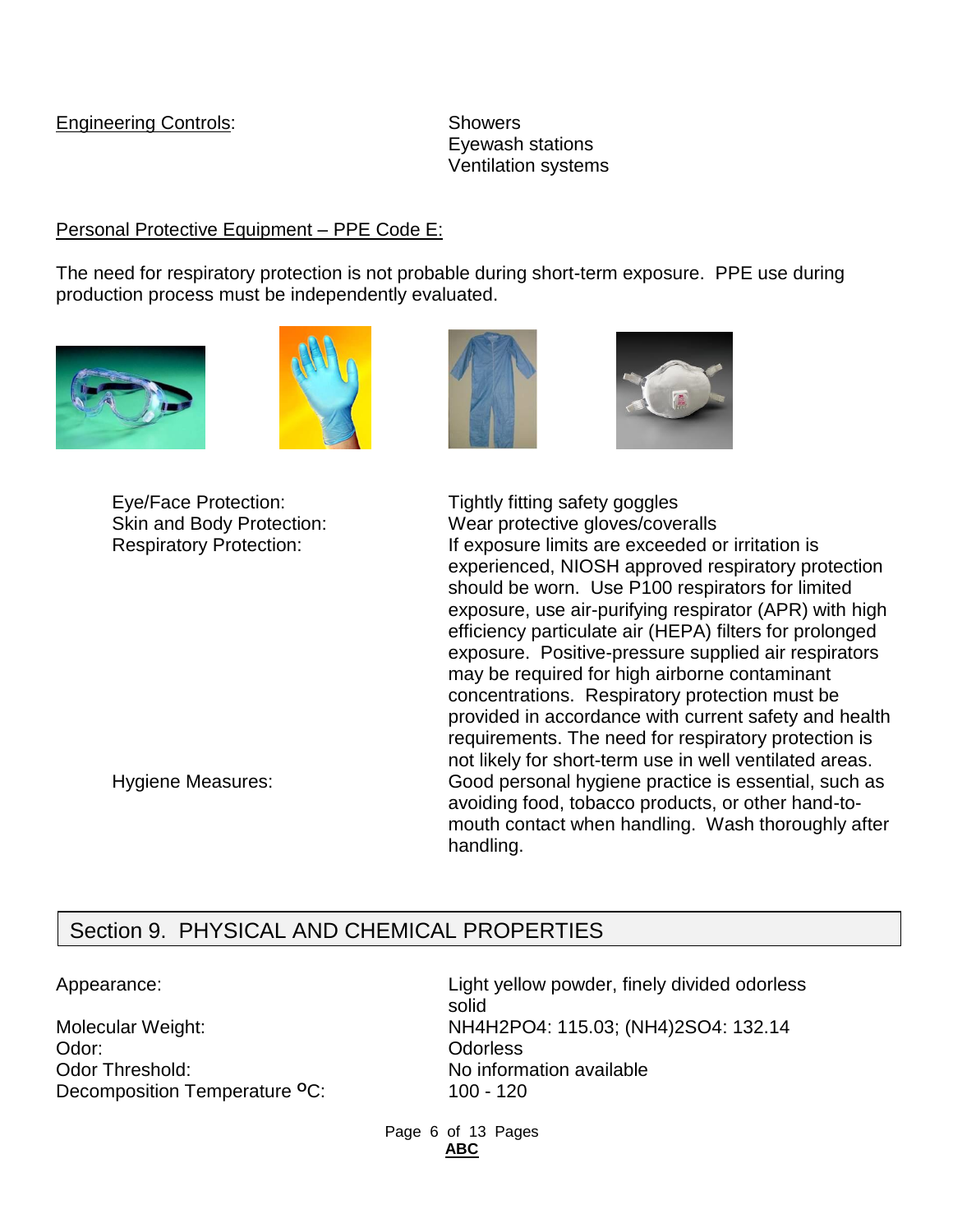| Freezing Point <sup>o</sup> C:                       | No information available                             |
|------------------------------------------------------|------------------------------------------------------|
| Initial Boiling Point <sup>o</sup> C:                | No information available                             |
| <b>Physical State:</b>                               | <b>Crystalline Powder</b>                            |
| pH:                                                  | Mixture approximately 4 to 5; NH4H2PO4: 4.2 in 0.2   |
|                                                      | molar solution; (NH4)2SO4: 5.5 in 0.1 molar solution |
| Flash Point <sup>o</sup> C:                          | <b>None</b>                                          |
| Auto-ignition Temperature <sup>o</sup> C:            | <b>None</b>                                          |
| Boiling Point/Range <sup>o</sup> C:                  | No information available                             |
| Melting Point/Range <sup>o</sup> C:                  | NH4H2PO4: 190; (NH4)2SO4: 280                        |
| Flammability:                                        | Not Flammable                                        |
| Flammability/Explosive Limits in Air <sup>o</sup> C: | Upper - No; Lower-No                                 |
| <b>Explosive Properties:</b>                         | <b>None</b>                                          |
| <b>Oxidizing Properties:</b>                         | <b>None</b>                                          |
| Volatile Component (%vol)                            | Not Applicable                                       |
| <b>Evaporation Rate:</b>                             | No information available                             |
| Vapor Density:                                       | No information available                             |
| Vapor Pressure at 25 °C:                             | NH4H2PO4: 1.41 mm/Hg; (NH4)2SO4: 2.573 kPa           |
| Specific gravity at 25 °C:                           | NH4H2PO4: 1.80; (NH4)2SO4: 1.77                      |
| Solubility:                                          | Coated-Not Immediately Soluble in Water              |
| <b>Partition Coefficient:</b>                        | NH4H2PO4 Est: -4.11; (NH4)2SO4: Est: -0.48           |
| Viscosity:                                           | No information available                             |

NOTE: NH4H2PO4 – Monoammonium Phosphate; (NH4)2SO4: – Ammonium Sulfate

## Section 10. STABILITY AND REACTIVITY

Possibility of Hazardous Reactions: Slight Hazardous Polymerization **Does not occur** 

Stability: Stable under recommended storage and handling conditions. Reactivity: No reactivity for these chemicals is expected.cas7722 Incompatibles: Strong alkalis (bases), magnesium, strong oxidizers,

isocyanuric acids and chlorine compounds. Conditions to Avoid: Storage or handling near incompatibles. Hazardous Decomposition Products: Heat of fire may release carbon monoxide, carbon

dioxide, and sulfur dioxide. Also ammonia, oxides of phosphorous and nitrogen oxides may be released during decomposition.

Page 7 of 13 Pages **ABC**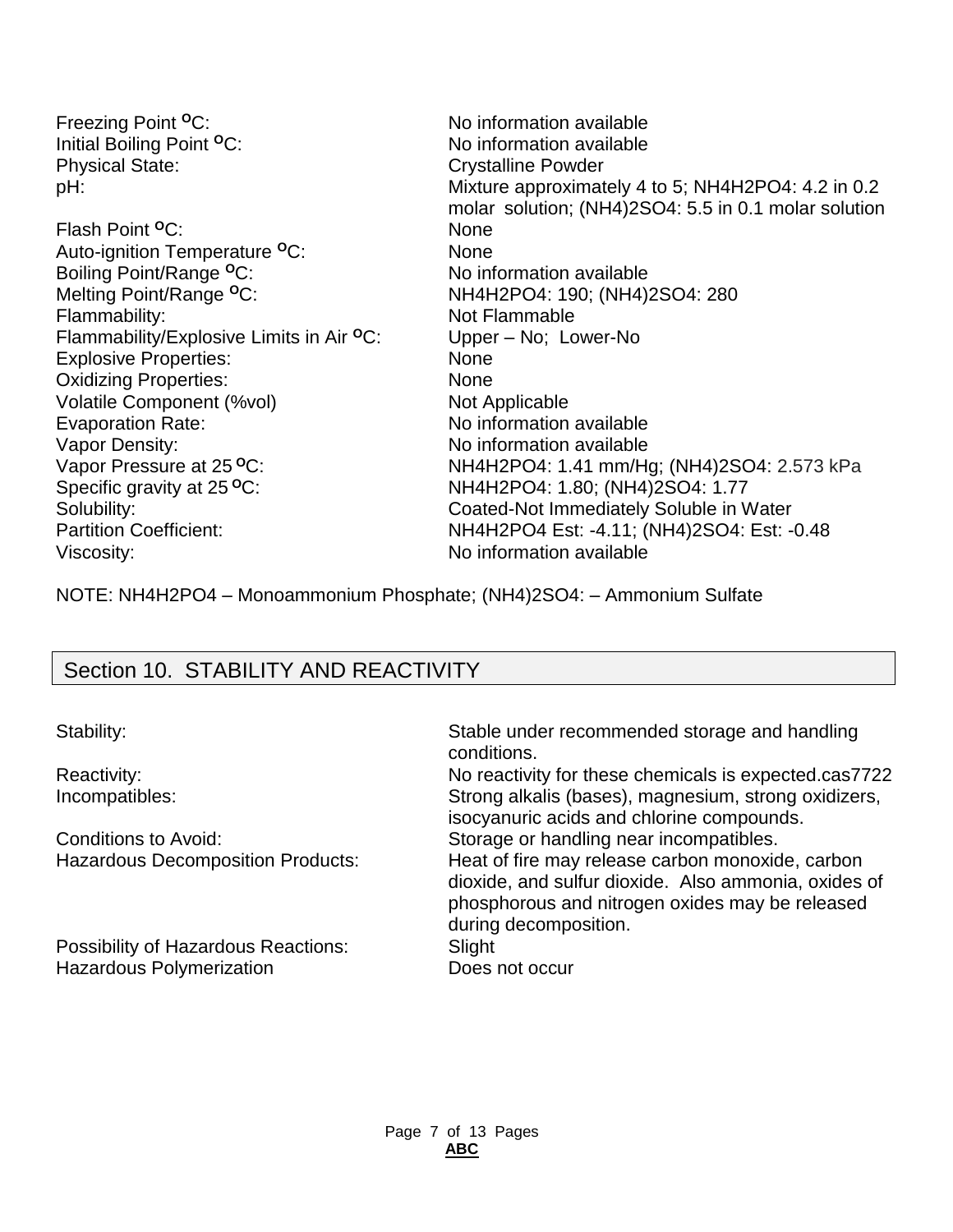## Section 11. TOXICOLOGICAL INFORMATION

| Likely Routes of Exposure:<br>Symptoms: | Inhalation, skin, and eye contact.                                                               |
|-----------------------------------------|--------------------------------------------------------------------------------------------------|
| Immediate:                              |                                                                                                  |
| Inhalation:                             | Irritation, coughing.                                                                            |
| Eyes:                                   | Irritation.                                                                                      |
| Skin:                                   | Irritation.                                                                                      |
| Delayed:                                | Symptoms appear to be relatively immediate                                                       |
| <b>Acute Toxicity:</b>                  | Relatively non-toxic.                                                                            |
| <b>Chronic Toxicity:</b>                |                                                                                                  |
| Short-term Exposure:                    | None known.                                                                                      |
| Long-term Exposure:                     | As with all dusts, pneumoconiosis, or "dusty lung"<br>disease, may result from chronic exposure. |

#### **Acute Toxicity Values - Health**

| <b>Chemical Name</b>    | <b>LD50</b>        | <b>LC50 (Inhalation)</b> |                              |
|-------------------------|--------------------|--------------------------|------------------------------|
|                         | Oral               | <b>Dermal</b>            |                              |
| Mono-ammonium phosphate | 5750 mg/kg (rat)   | >7940 mg/kg (rabbit)     | Not available                |
| Ammonium Sulfate        | 2840 mg/kg (rat)   | >2000 mg/kg (rat)        | $>1000 \text{ mg/m}$ 3 (rat) |
| Mica                    | None               | None                     | None                         |
| Attapulgite clay        | None               | None                     | None                         |
| Silicone oil            | None               | None                     | None                         |
| Calcium carbonate       | 6450 mg/kg (rat)   | 500 mg/24 hr (rabbit)    | Not available                |
| Amorphous silica        | >5000 mg/kg (rat)  | >2000 mg/kg (rabbit)     | $>2.2$ mg/L (rat)            |
| Yellow 14 pigment       | >17000 mg/kg (rat) | $>3000$ mg/kg (rat)      | >4448 mg/m3 (rat)            |

Target Organs and Effects (TOST): Respiratory system irritant).

Reproductive Toxicity: This product's ingredients are not known to have reproductive or teratogenic effects.

This product is a mild irritant to epithelial tissue, (eyes, mucous membranes, skin) and may aggravate dermatitis. No information was found indicating the product causes sensitization.

#### **Other Toxicity Categories**

| <b>Chemical Name</b>    | <b>Germ Cell</b><br><b>Mutagenicity</b> | <b>Carcino-</b><br>genicity | <b>Repro-</b><br>ductive | <b>TOST</b><br><b>Single Exp</b> | <b>TOST</b><br><b>Repeated Exp</b> | <b>Aspiration</b> |
|-------------------------|-----------------------------------------|-----------------------------|--------------------------|----------------------------------|------------------------------------|-------------------|
| Mono-ammonium phosphate | None                                    | None                        | None                     | Cat 3                            | None                               | None              |
| Ammonium Sulfate        | None                                    | None                        | None                     | Cat 3                            | None                               | None              |
| Attapulgite clay        | None                                    | None                        | None                     | None                             | Kidney                             | None              |
| Mica                    | None                                    | None                        | None                     | None                             | None                               | None              |
| Silicone oil            | None                                    | None                        | None                     | None                             | None                               | None              |
| Calcium carbonate       | None                                    | None                        | None                     | None                             | None                               | None              |
| Amorphous silica        | None                                    | None                        | None                     | None                             | None                               | None              |
| Yellow 14 pigment       | None                                    | None                        | None                     | None                             | None                               | None              |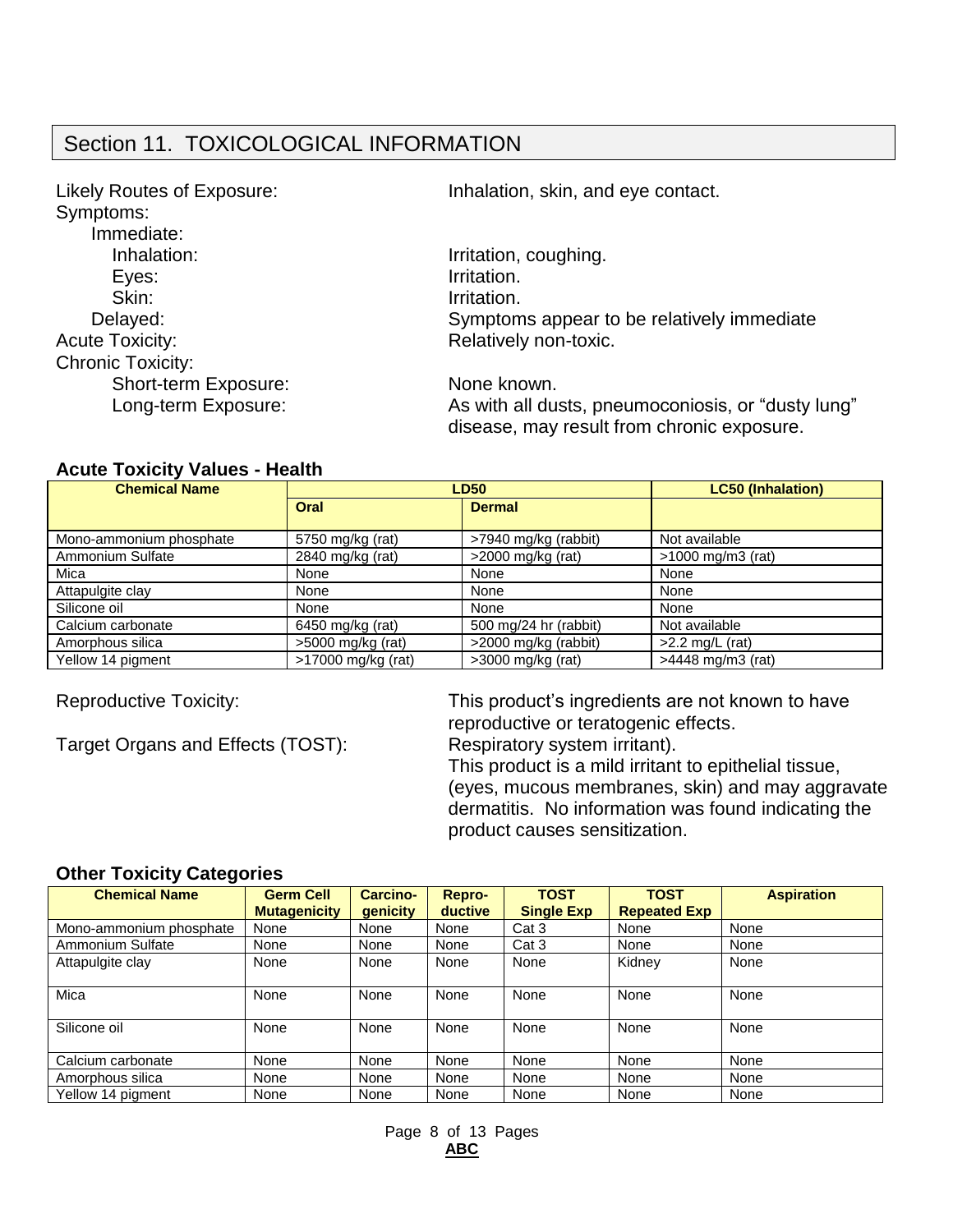# Section 12. ECOLOGICAL INFORMATION

| Ecotoxicity:                          | Harmful effects to aquatic organisms after long-term<br>exposure. Provides nutrient nitrogen and phosphorus to<br>plant life. |
|---------------------------------------|-------------------------------------------------------------------------------------------------------------------------------|
| Persistence/Degradability:            | Degrades rapidly in humid/wet environment.                                                                                    |
| Probability of rapid biodegradation:  | NH4H2PO4 Est: 0.693 (Rapid);                                                                                                  |
|                                       | (NH4)2SO4: Est: 0.684 (Rapid)                                                                                                 |
| Anaerobic biodegradation probability: | NH4H2PO4 Est: 0.398 (Slow);                                                                                                   |
|                                       | (NH4)2SO4: Est: 0.398 (Slow)                                                                                                  |
| Bioaccummulation potential:           | Low.                                                                                                                          |
| <b>Bioconcentration factor:</b>       | NH4H2PO4: 3.16 L/kg; (NH4)2SO4: 3.16 L/kg (wet weight)<br>(Low BCF)                                                           |
| Bioaccummulation factor:              | NH4H2PO4: 63.04 L/kg; (NH4)2SO4: 1.03 L/kg (wet weight)                                                                       |
| Mobility in soil:                     | Slow evaporation rate; water soluble, may leach to<br>groundwater                                                             |
| Log Koc:                              | NH4H2PO4 Est: -1.25: (NH4)2SO4: Est: 1.35                                                                                     |
| Log Koa:                              | NH4H2PO4 Est: 16.72; (NH4)2SO4: Est: 20.10                                                                                    |
| Log Kaw:                              | NH4H2PO4 Est: -20.86; (NH4)2SO4: Est: -19.62                                                                                  |

NOTE: NH4H2PO4 – Mono-ammonium Phosphate; (NH4)2SO4: – Ammonium Sulfate

Other Adverse Ecological Effects: No other known effects at this time

## **Aquatic Toxicity Values – Environment – Research**

| <b>Chemical Name</b>    | Acute (LC50) | <b>Chronic (LC50)</b> |
|-------------------------|--------------|-----------------------|
| Mono-ammonium phosphate | N/A          | N/A                   |
| Ammonium Sulfate        | N/A          | N/A                   |
| Mica                    | N/A          | N/A                   |
| Attapulgite clay        | N/A          | N/A                   |
| Silicone oil            | N/A          | N/A                   |
| Calcium carbonate       | N/A          | N/A                   |
| Amorphous silica        | N/A          | N/A                   |
| Yellow 14 pigment       | N/A          | N/A                   |

#### **Aquatic Toxicity Values – Environment – Estimates**

| <b>Chemical Name</b>    | Acute (LC50)                | <b>EC50</b>                   |
|-------------------------|-----------------------------|-------------------------------|
| Mono-ammonium phosphate | 2,91e+07 mg/L Fish 96 hr;   | 6.70e+05 mg/L Gr. Algae 96 hr |
|                         | 9.4e+06 mg/l Daphnid 48 hr; |                               |
| Ammonium Sulfate        | 2521 mg/L Fish 96 hr;       | 518 mg/L Gr. Algae 96 hr      |
|                         | 1244 mg/l Daphnid 48 hr;    |                               |
| Mica                    | N/A                         | N/A                           |
| Attapulgite clay        | N/A                         | N/A                           |
| Silicone oil            | N/A                         | N/A                           |
| Calcium carbonate       | N/A                         | N/A                           |
| Amorphous silica        | N/A                         | N/A                           |
| Yellow 14 pigment       | N/A                         | N/A                           |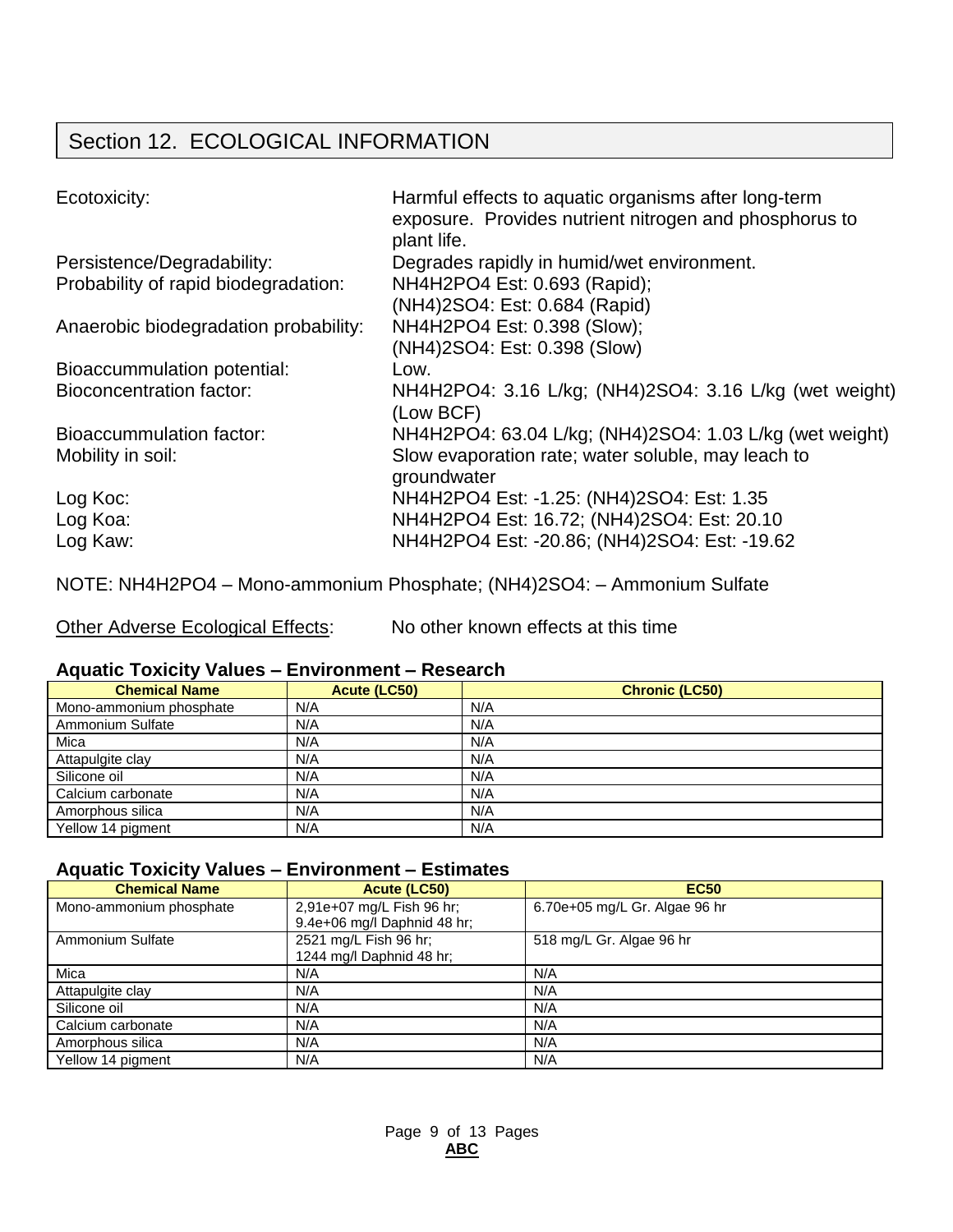# Section 13. DISPOSAL CONSIDERATIONS

Safe Handling **EXECUTE:** Use appropriate PPE when handling, and wash thoroughly after handling (see Section 8). Waste Disposal Considerations Dispose in accordance with federal, state, and local regulations. Contaminated Packaging **Dispose in accordance with federal, state, and local** regulations.

#### NOTES:

This product is not a RCRA characteristically hazardous or listed hazardous waste. Dispose of according to state or local laws, which may be more restrictive than federal laws or regulations. Used product may be altered or contaminated, creating different disposal considerations.

## Section 14. TRANSPORT INFORMATION

| <b>UN Number:</b>               | NA            |
|---------------------------------|---------------|
| <b>UN Proper Shipping Name:</b> | NA            |
| <b>Transport Hazard Class:</b>  | <b>NA</b>     |
| Packing Group:                  | NA            |
| Marine Pollutant?:              | <b>NO</b>     |
| <b>IATA</b>                     | Not regulated |
| DOT                             | Not regulated |

#### NOTES:

This product is not defined as a hazardous material under U.S. Department of Transportation (DOT) 49 CFR 172, or by Transport Canada "Transportation of Dangerous Goods" regulations.

Special Precautions for Shipping:

The transportation information above covers the ABC 550 dry chemical extinguisher agent as shipped in bulk containers and not when contained in fire extinguishers or fire extinguisher systems. If shipped in a stored pressure-type fire extinguisher, and pressurized with a non-flammable, non-toxic inert expellant gas, the fire extinguisher is considered a hazardous material by the US Department of Transportation and Transport Canada. The proper shipping name shall be FIRE EXTINGUISHER and the UN designation is UN 1044. The DOT hazard class/division is LIMITED QUANTITY when pressurized to less than 241 psig and when shipped via highway or rail. UN Class 2.2. Non-Flammable Gas, when shipping via air. Packing Group – N/A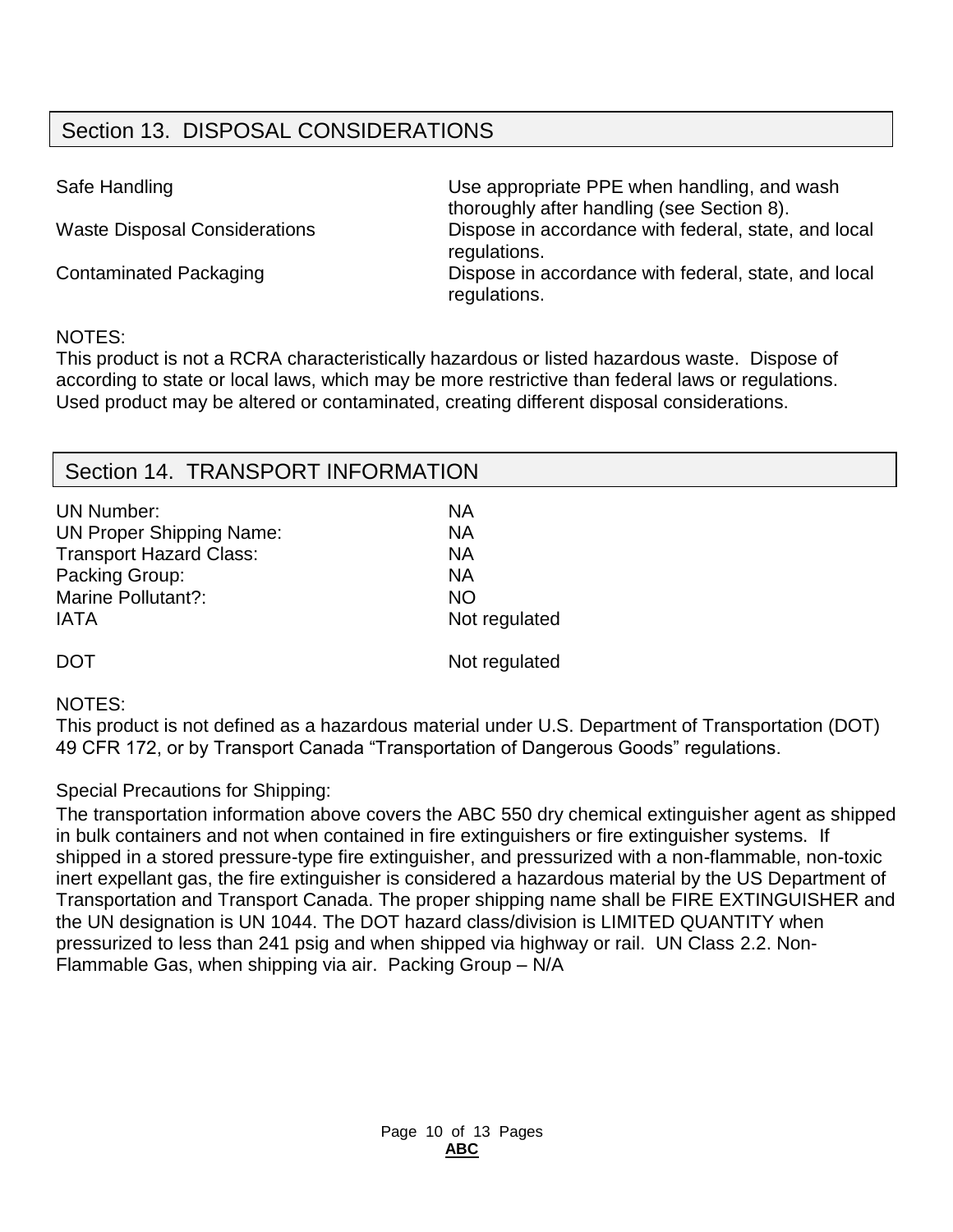## Section 15. REGULATORY INFORMATION

#### **International Inventory Status:** All ingredients are on the following inventories

| <b>Country(ies)</b>      | <b>Agency</b> | <b>Status</b> |
|--------------------------|---------------|---------------|
| United States of America | TSCA          | Yes           |
| Canada                   | <b>DSL</b>    | Yes           |
| Europe                   | EINECS/ELINCS | Yes           |
| Australia                | <b>AICS</b>   | Yes           |
| Japan                    | MITI          | Yes           |
| South Korea              | <b>KECL</b>   | Yes           |

## **REACH Title XVII Restrictions**: No information available

| <b>Chemical Name</b>       | <b>Dangerous</b><br><b>Substances</b> | <b>Organic</b><br><b>Solvents</b> | <b>Harmful</b><br><b>Substances</b><br><b>Whose Names</b><br>Are to be<br>Indicated on<br>Label | <b>Pollution</b><br><b>Release and</b><br><b>Transfer</b><br><b>Registry (Class</b><br>TD) | <b>Pollution</b><br>Release and<br><b>Transfer</b><br><b>Registry (Class)</b> | <b>Poison and</b><br><b>Deleterious</b><br><b>Substances</b><br><b>Control Law</b> |
|----------------------------|---------------------------------------|-----------------------------------|-------------------------------------------------------------------------------------------------|--------------------------------------------------------------------------------------------|-------------------------------------------------------------------------------|------------------------------------------------------------------------------------|
| Mono-ammonium<br>Phosphate | Not Applicable                        | Not Applicable                    | Not Applicable                                                                                  | Not Applicable                                                                             | Not Applicable                                                                | Not Applicable                                                                     |
| Ammonium<br>Sulfate        | Not Applicable                        | Not Applicable                    | Not Applicable                                                                                  | Not Applicable                                                                             | Not Applicable                                                                | Not Applicable                                                                     |

| <b>Component</b>                                                  | <b>ISHA - Harmful</b><br><b>Substances</b><br><b>Prohibited for</b><br><b>Manufacturing,</b><br>Importing,<br><b>Transferring, or</b><br><b>Supplying</b> | <b>ISHA - Harmful</b><br><b>Substances</b><br><b>Requiring</b><br><b>Permission</b> | <b>Toxic Chemical</b><br><b>Classification</b><br>Listing (TCCL) -<br><b>Toxic Chemicals</b> | <b>Toxic Release</b><br><b>Inventory (TRI) -</b><br><b>Group I</b> | <b>Toxic Release</b><br><b>Inventory (TRI) -</b><br><b>Group II</b> |
|-------------------------------------------------------------------|-----------------------------------------------------------------------------------------------------------------------------------------------------------|-------------------------------------------------------------------------------------|----------------------------------------------------------------------------------------------|--------------------------------------------------------------------|---------------------------------------------------------------------|
| Mono-ammonium<br>Phosphate<br>7722-76-1                           | Not Applicable                                                                                                                                            | Not Applicable                                                                      | Not Applicable                                                                               | Not Applicable                                                     | Not Applicable                                                      |
| Ammonium<br>Sulphate<br>7783-20-2                                 | Not Applicable                                                                                                                                            | Not Applicable                                                                      | Not Applicable                                                                               | Not Applicable                                                     | Not Applicable                                                      |
| Attapulgite clay                                                  | Not Applicable                                                                                                                                            | Not Applicable                                                                      | Not Applicable                                                                               | Not Applicable                                                     | Not Applicable                                                      |
| Mica-<br>potassium<br>aluminum silicate<br>$120001 - 26 - 2 (>2)$ | Not Applicable                                                                                                                                            | Not Applicable                                                                      | Not Applicable                                                                               | Not Applicable                                                     | Not Applicable                                                      |
| Calcium carbonate<br>471-34-1                                     | Not Applicable                                                                                                                                            | Not Applicable                                                                      | Not Applicable                                                                               | Not Applicable                                                     | Not Applicable                                                      |
| Amorphous silica<br>69012-64-2                                    | Not Applicable                                                                                                                                            | Not Applicable                                                                      | Not Applicable                                                                               | Not Applicable                                                     | Not Applicable                                                      |
| Yellow 14 pigment<br>5468-75-7                                    | Not Applicable                                                                                                                                            | Not Applicable                                                                      | Not Applicable                                                                               | Not Applicable                                                     | Not Applicable                                                      |

## **European Risk and Safety phrases**:

| <b>EU Classification:</b> |  |
|---------------------------|--|
| D Dhrococ:                |  |

Page 11 of 13 Pages EU Classification: XN Irritant R Phrases: 20 Harmful by inhalation. 22 Harmful if swallowed

**ABC**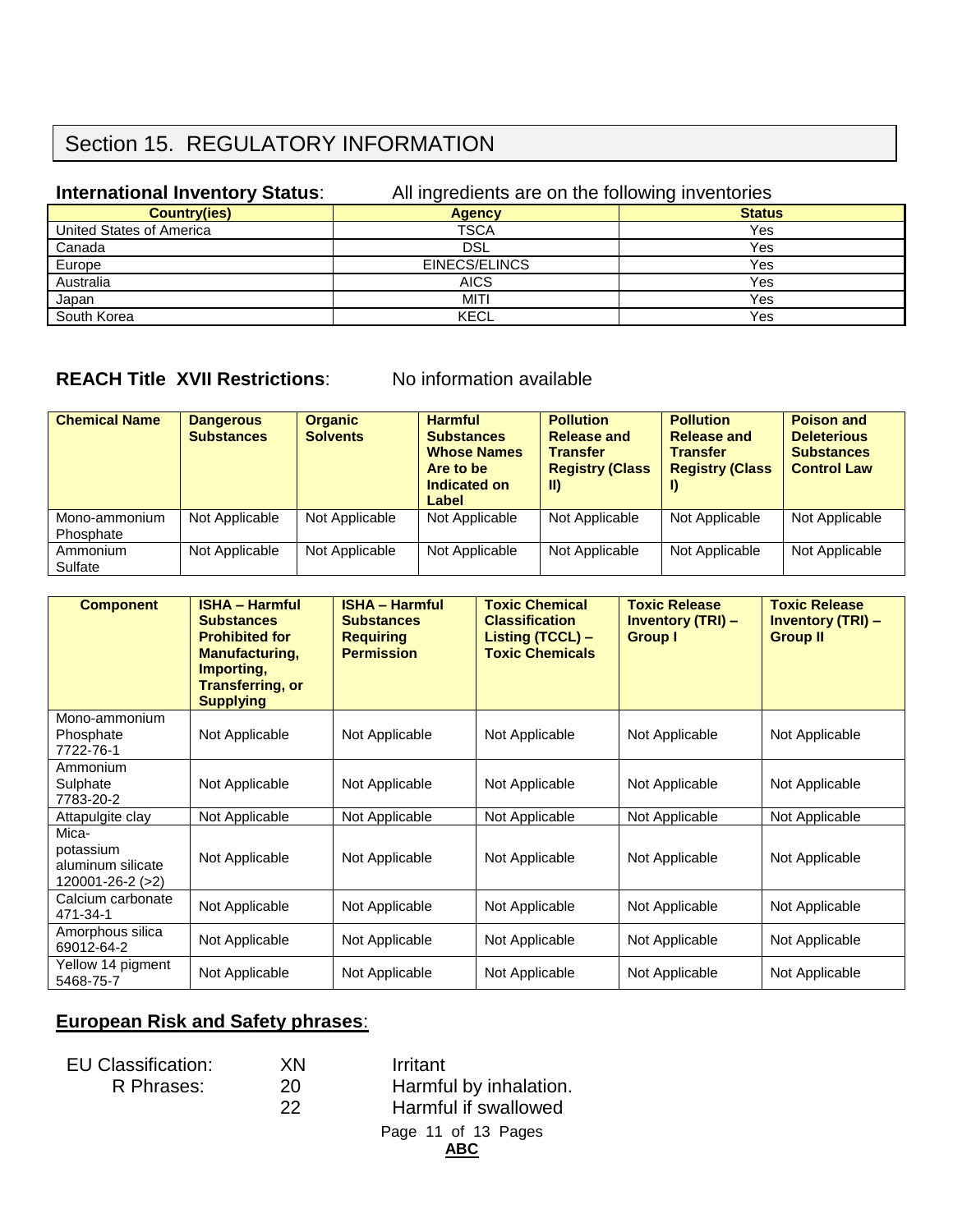| 36/37/38<br>Irritating to eyes, respiratory system, and skin. |
|---------------------------------------------------------------|
| Do not breath dust.                                           |
| Avoid contact with skin and eyes                              |
| In case of contact with eyes, rinse immediately with          |
| plenty of water and seek medical advice.                      |
| Wear suitable protective clothing.                            |
| Wear suitable gloves and eye protection.                      |
|                                                               |

## **U.S. Federal Regulatory Information**:

## **SARA 313**:

Section 313 of Title III of the Superfund Amendments and Reauthorization Act of 1986 (SARA) - This product does not contain and chemicals which are subject to the reporting requirements of the Act and Title 40 of the Code of Federal Regulations, Part 372.

None of the chemicals in this product are under SARA reporting requirements or have SARA threshold planning quantities (TPQs) or CERCLA reportable quantities (RQs), or are regulated under TSCA 8(d).

## **SARA 311/312 Hazard Categories**:

| Yes |
|-----|
| N٥  |
| N٥  |
| Yes |
| N٥  |
|     |

\* - Only applicable if material is in a pressurized extinguisher.

## Clean Water/Clean Air Acts:

This product does not contain any substances regulated as pollutants pursuant to the Clean Water Act (40 CFR 122.21 and 40 CFR 122.42) or Clean Air Act, Section 112 Hazardous Air Pollutants (HAPs) (see 40 CFR 61) and Section 112 of the Clean Air Act Amendments of 1990.

## **U.S. State Regulatory Information**:

Chemicals in this product are covered under specific State regulations, as denoted below:

Page 12 of 13 Pages **Alaska** - Designated Toxic and Hazardous Substances: None **California** – Permissible Exposure Limits for Chemical Contaminants: None **Florida** – Substance List: Mica Dust **Illinois** – Toxic Substance List: None **Kansas** – Section 302/303 List: None **Massachusetts** – Substance List: Mica Dust **Minnesota** – List of Hazardous Substances: None **Missouri** – Employer Information/Toxic Substance List: None **New Jersey** – Right to Know Hazardous Substance List: None **North Dakota** – List of Hazardous Chemicals, Reportable Quantities: None

#### **ABC**